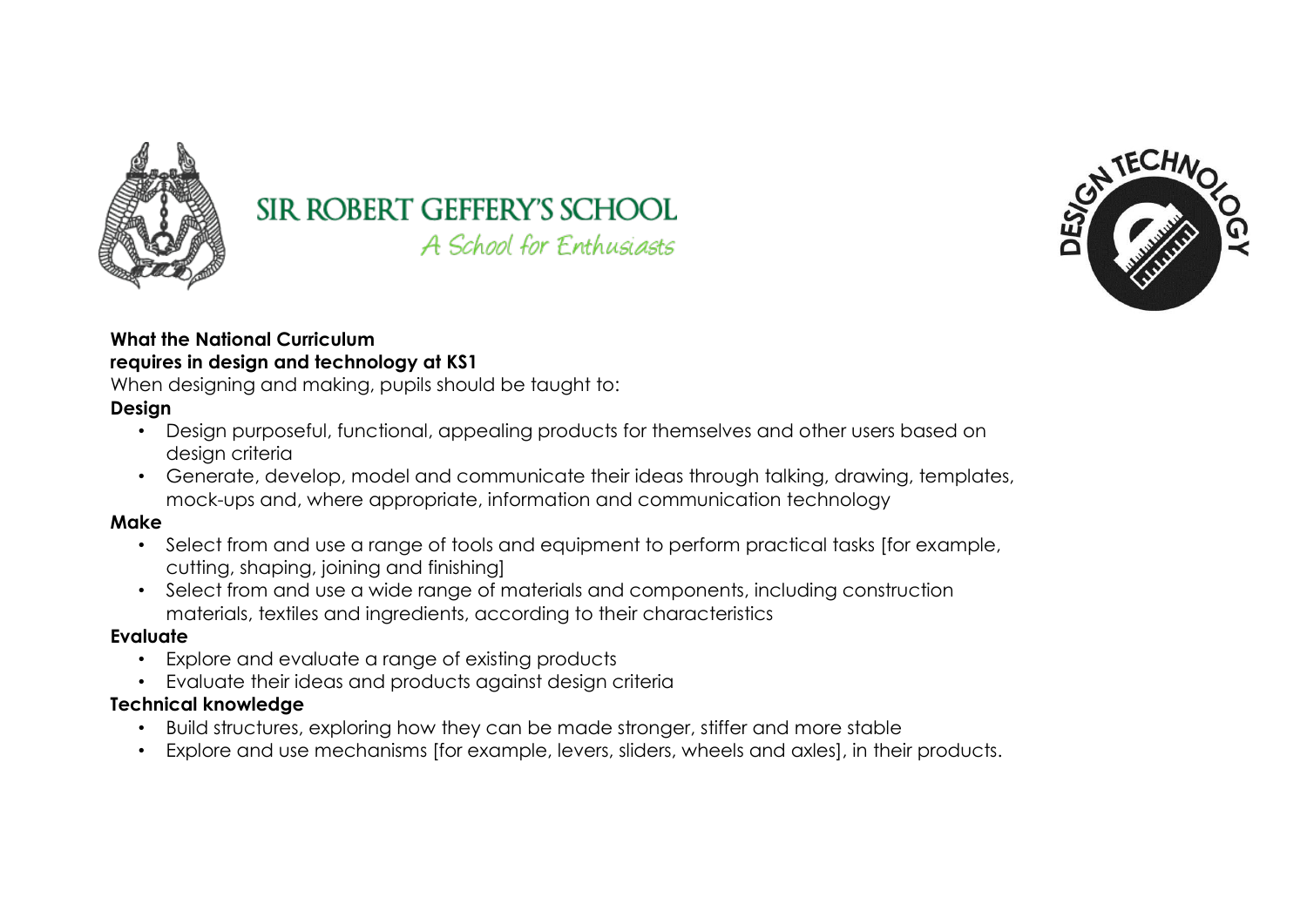#### **What the National Curriculum requires in design and technology at KS2**

When designing and making, pupils should be taught to:

## **Design**

- Use research and develop design criteria to inform the design of innovative, functional, appealing products that are fit for purpose, aimed at particular individuals or groups
- Generate, develop, model and communicate their ideas through discussion, annotated sketches, cross-sectional and exploded diagrams, prototypes, pattern pieces and computer-aided design

#### **Make**

- Select from and use a wider range of tools and equipment to perform practical tasks [for example, cutting, shaping, joining and finishing], accurately
- Select from and use a wider range of materials and components, including construction materials, textiles and ingredients, according to their functional properties and aesthetic qualities

#### **Evaluate**

- Investigate and analyse a range of existing products
- Evaluate their ideas and products against their own design criteria and consider the views of others to improve their work
- Understand how key events and individuals in design and technology have helped shape the world

## **Technical knowledge**

- Apply their understanding of how to strengthen, stiffen and reinforce more complex structures
- Understand and use mechanical systems in their products [for example, gears, pulleys, cams, levers and linkages]
- Understand and use electrical systems in their products [for example, series circuits incorporating switches, bulbs, buzzers and motors]
- Apply their understanding of computing to program, monitor and control their products.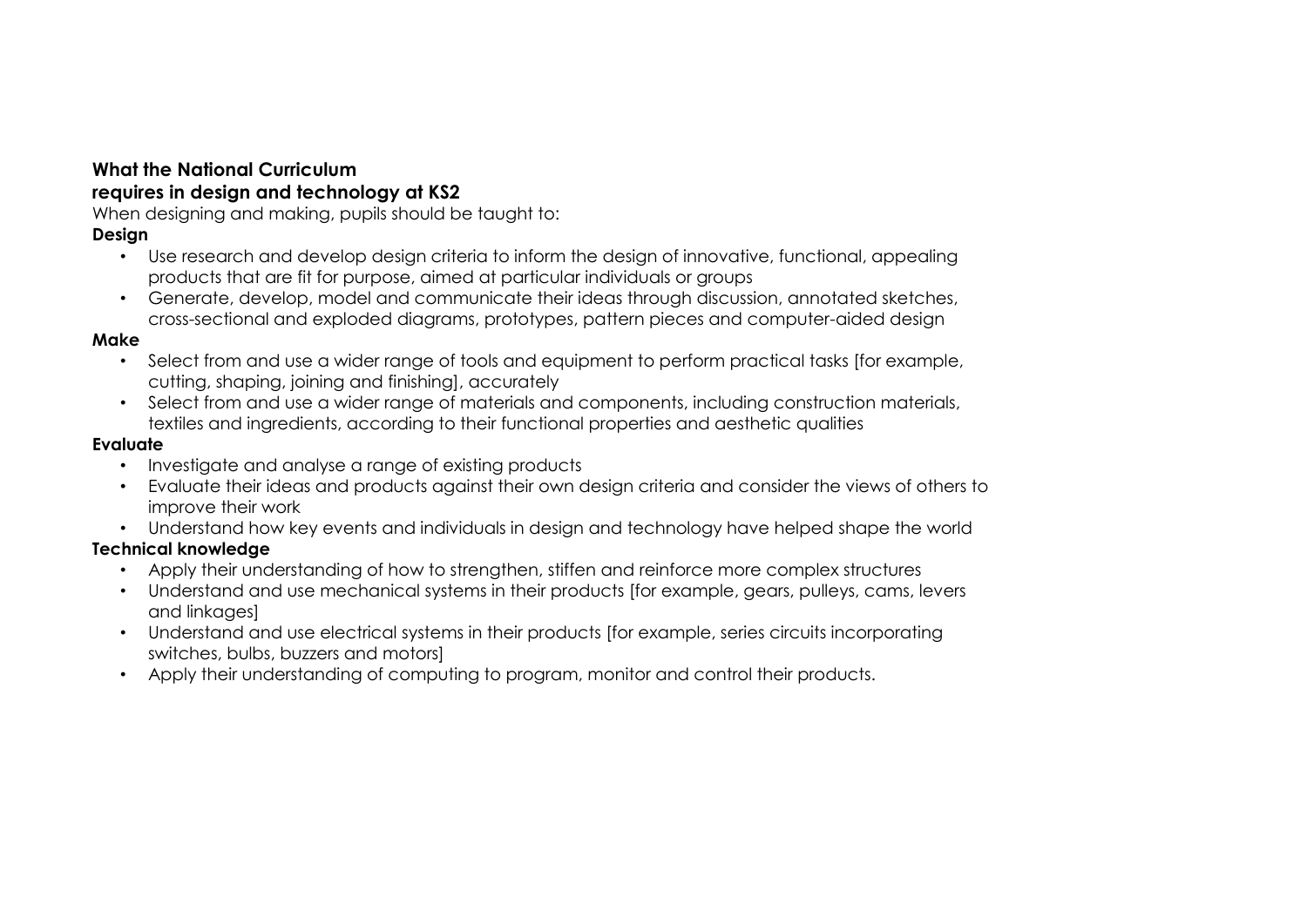## **What the National Curriculum requires in cooking and nutrition at KS1 and KS2**

Pupils should be taught to:

## **Key stage 1**

- Use the basic principles of a healthy and varied diet to prepare dishes
- Understand where food comes from.

## **Key stage 2**

- Understand and apply the principles of a healthy and varied diet
- Prepare and cook a variety of predominantly savoury dishes using a range of cooking techniques
- Understand seasonality, and know where and how a variety of ingredients are grown, reared, caught and processed.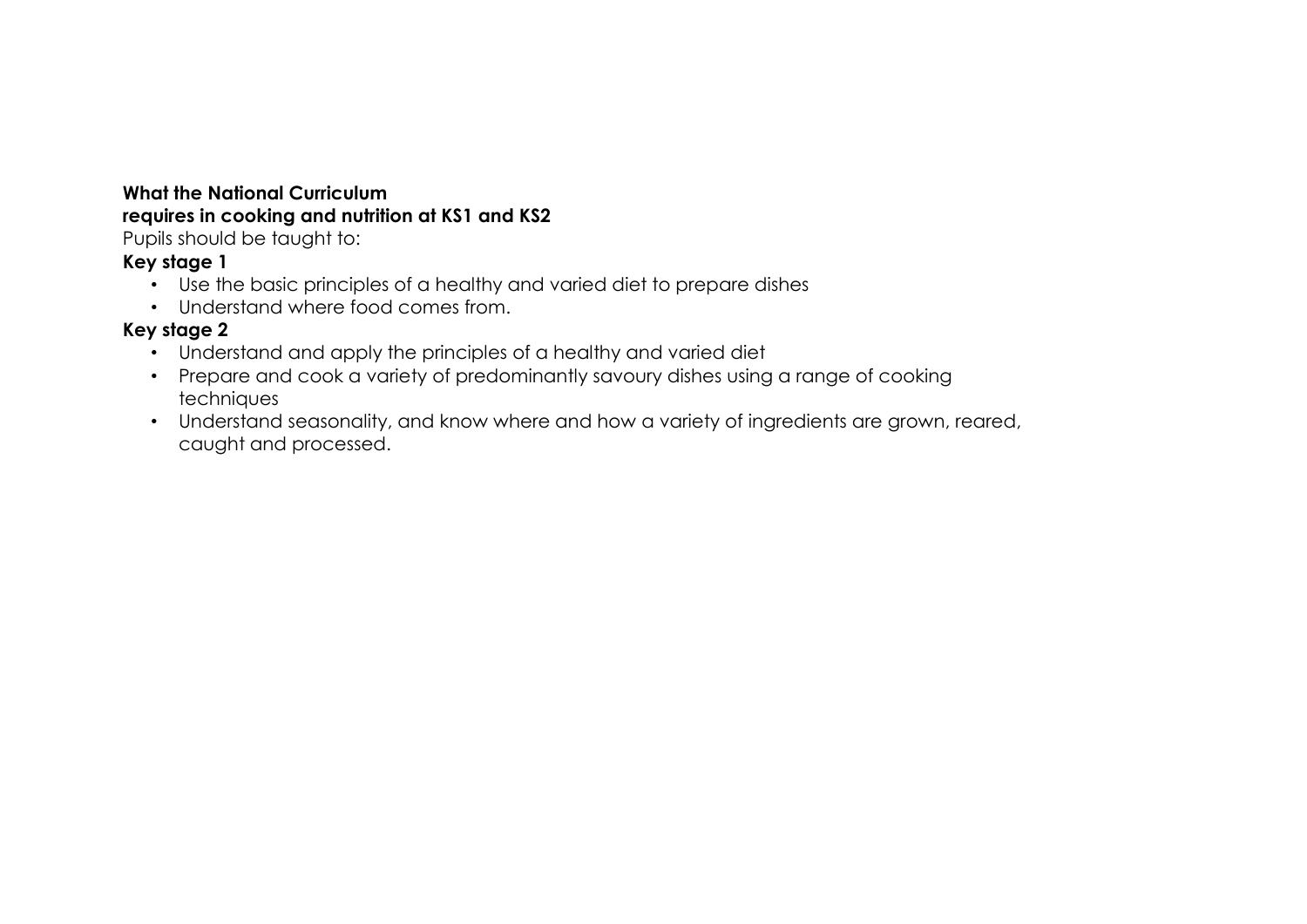| A Year 1 designer                                                                                                                                                                                                                                                                                                               | A Year 2 designer                                                                                                                                                                                                                                                                                                                                                                               | A Year 3 designer                                                                                                                                                                                                                                                                                                                                                                                                                                                                                                                                                                                                                                             |
|---------------------------------------------------------------------------------------------------------------------------------------------------------------------------------------------------------------------------------------------------------------------------------------------------------------------------------|-------------------------------------------------------------------------------------------------------------------------------------------------------------------------------------------------------------------------------------------------------------------------------------------------------------------------------------------------------------------------------------------------|---------------------------------------------------------------------------------------------------------------------------------------------------------------------------------------------------------------------------------------------------------------------------------------------------------------------------------------------------------------------------------------------------------------------------------------------------------------------------------------------------------------------------------------------------------------------------------------------------------------------------------------------------------------|
| I use my own ideas to make something.<br>$\bullet$<br>I describe how something works.<br>I cut food safely.<br>I make a product which moves.<br>I make my model stronger.<br>I explain to someone else how I want<br>to make my product.<br>I choose appropriate resources and<br>tools.<br>I make a simple plan before making. | I think of an idea and plan what to do<br>next.<br>I choose tools and materials and<br>explain why I have chosen them.<br>I join materials and components in<br>$\bullet$<br>different ways.<br>I explain what went well with my work.<br>I explain why I have chosen specific<br>textiles.<br>I measure materials to use in a model<br>or structure.<br>I describe the ingredients I am using. | I prove that my design meets some set<br>$\bullet$<br>criteria.<br>I follow a step-by-step plan, choosing<br>$\bullet$<br>the right equipment and materials.<br>I design a product and make sure that<br>$\bullet$<br>it looks attractive.<br>I choose a material for both its<br>$\bullet$<br>suitability and its appearance.<br>I select the most appropriate tools and<br>$\bullet$<br>techniques for a given task.<br>I make a product which uses both<br>$\bullet$<br>electrical and mechanical components.<br>I work accurately to measure, make<br>$\bullet$<br>cuts and make holes.<br>I describe how food ingredients come<br>$\bullet$<br>together. |